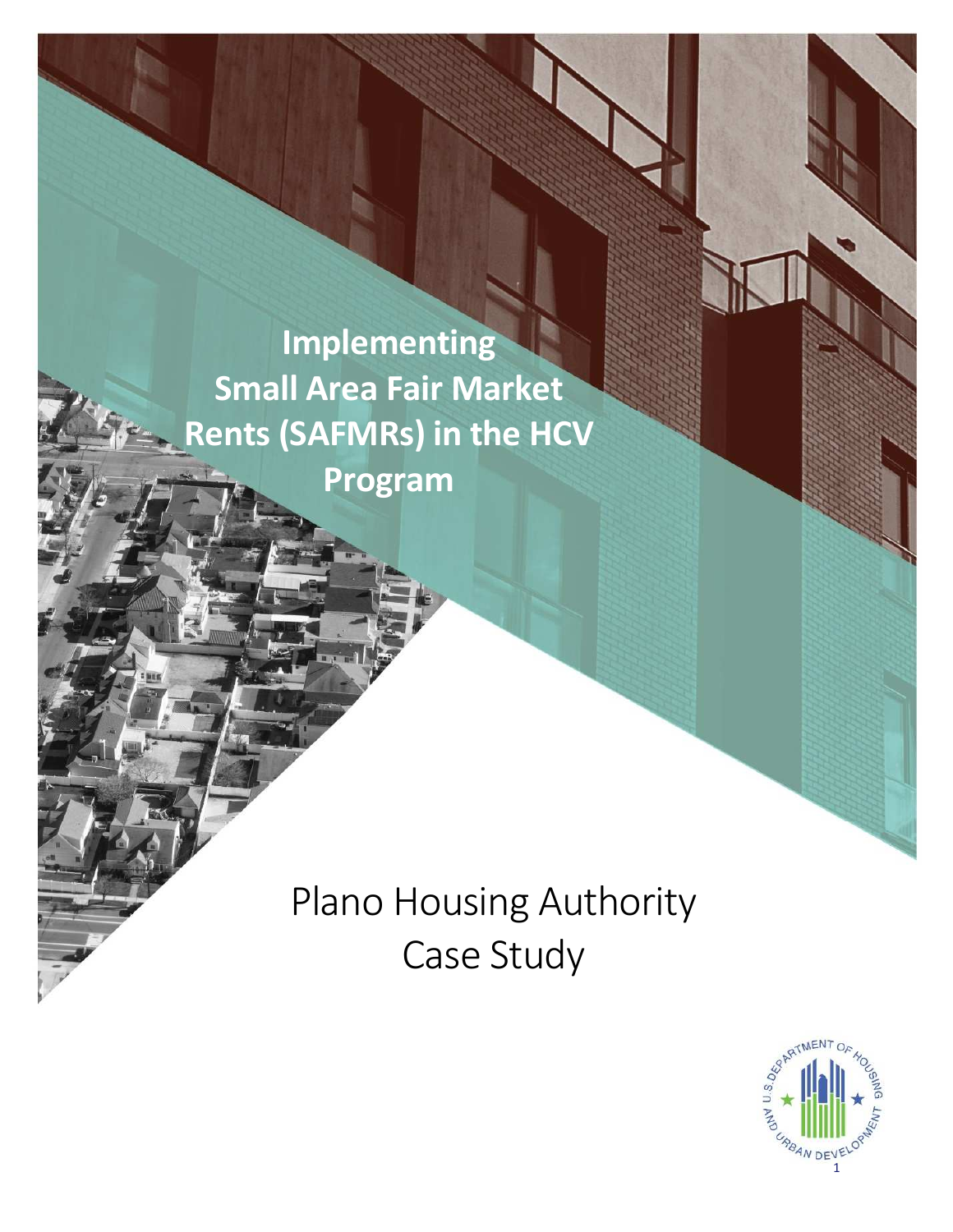# Contents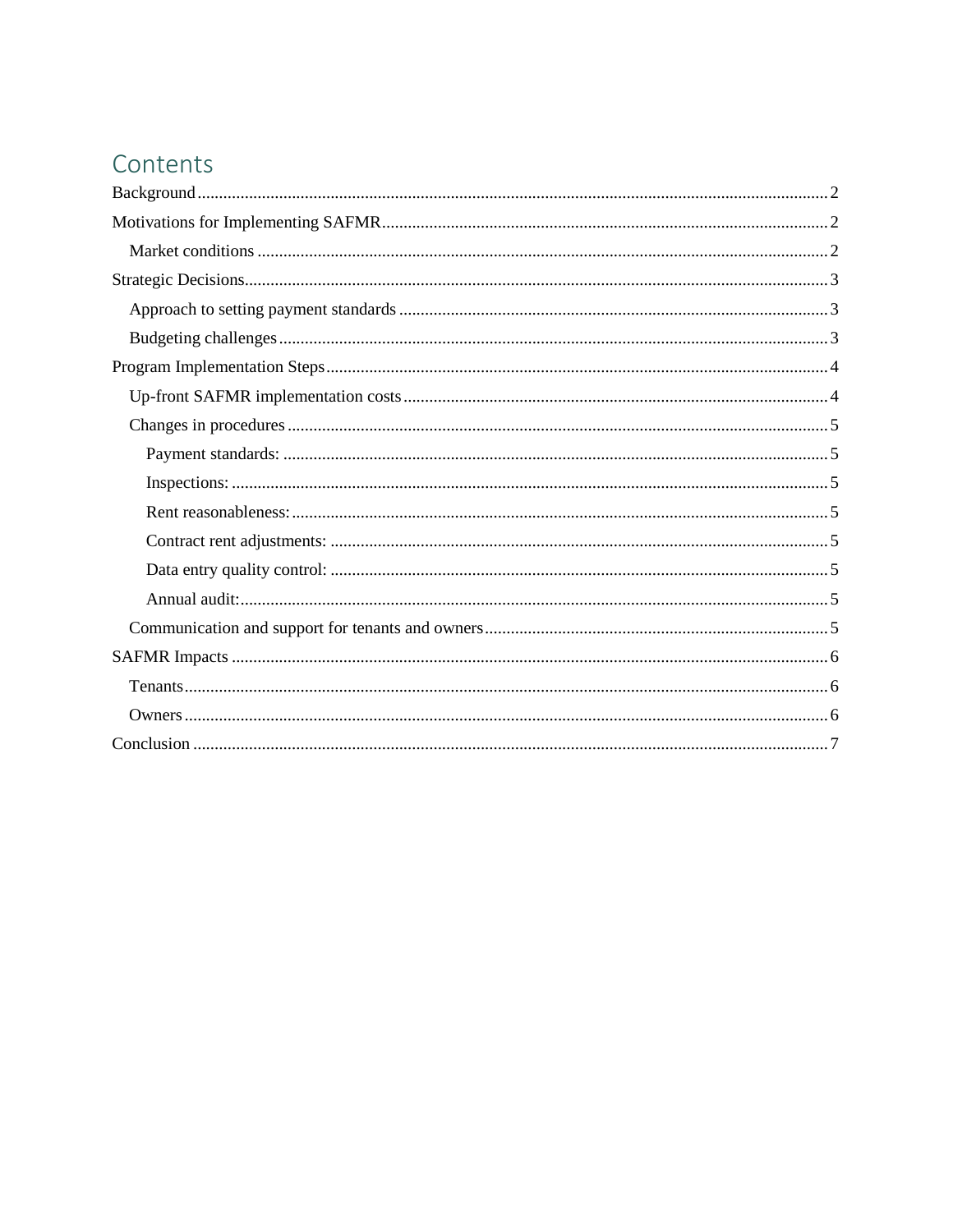

### Background

The Plano Housing Authority (Plano HA) administers the Housing Choice Voucher (HCV) program in a relatively affluent area of the Dallas metropolitan area, covering about 25 square miles in Collin and Denton counties. Although its geographic area is large, including 160 ZIP codes, the Plano HA is a relatively small PHA, administering 923 vouchers.

All 12 PHAs in the Dallas metropolitan area, including the Plano Housing Authority, were required to implement SAFMRs in FY 2011 – two years before HUD's SAFMR Demonstration started – as a result of a settlement related to a desegregation lawsuit. Although the Plano HA did not implement SAFMRs voluntarily, staff members said they saw SAFMRs as an opportunity for voucher families to move to higher-opportunity areas.

## Motivations for Implementing SAFMR

### Market conditions

As a relatively affluent area, Plano has relatively few low-rent neighborhoods (those with median rents below 90 percent of the metro area median). Only one ZIP code, containing 9 percent of all rental units in the Plano HA's jurisdiction, falls into this category. Correspondingly, a relatively large share of rental units is in high-rent neighborhoods (those with median rents above 110 percent of the metro area median). Although high-rent neighborhoods are typically low density and contain relatively few rental units, in the Plano HA's jurisdiction these neighborhoods make up 58 percent of ZIP codes and contain 44 percent of all rental units. $<sup>1</sup>$ </sup>

Because a large share of Plano's rental units is in high-rent<br>neighborhoods, the adoption of SAFMRs significantly increased<br>the total number of units affordable to voucher families within the PHA's jurisdiction. That is, there were more units with rents Moderate-rent: Neighborhoods with median below the HUD-defined SAFMRs for Plano's jurisdiction than rent from 90% to 110% of the metro area<br>metro helow the metropolitan area fair market rent units with rents below the metropolitan area fair market rent (MAFMR). The difference was sizeable. In terms of numbers of  $\parallel$  High-rent: Neighborhoods with median rent units, in 2015, there were a total of roughly  $80,000$  rental units above 110% of the metro area median rent with rents below HUD's FMRs but more than 101,000 units with rents below HUD's SAFMRs. In other words, SAFMRs

### Neighborhood types

expanded the number of units that were potentially accessible by voucher families.

Not surprisingly, the gains in affordable units came from the high-rent neighborhoods (where there was a nearly 40 percent increase in the number of units renting below the applicable SAFMR). As expected, the number of units affordable to voucher families under SAFMRs in low- and moderate-rent neighborhoods dropped. The combined decrease in the number of units falling below the applicable SAFMR in low- and moderate-rent neighborhoods was only 12 percent compared with the MAFMR.<sup>2</sup>

<sup>&</sup>lt;sup>1</sup> Small Area Fair Market Rent Demonstration Evaluation: Interim Report, 2017.

 $<sup>2</sup>$  Ibid.</sup>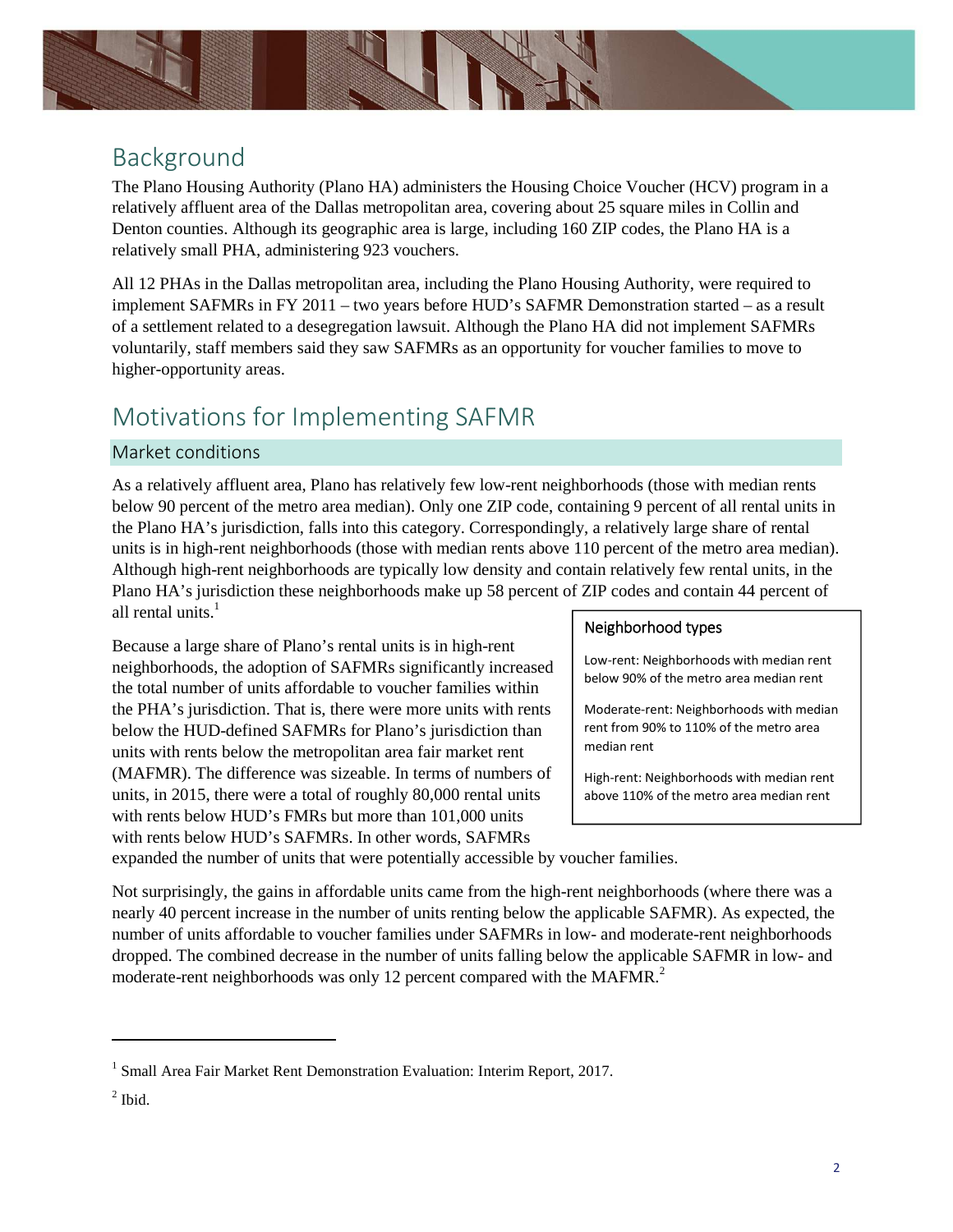

Despite these favorable conditions for voucher families, other market forces have worked to make rental units harder to find since the Plano HA adopted SAFMRs. Plano HA staff reported that the rental market was relatively loose when SAFMRs were first implemented, which meant there were more opportunities for voucher families to find owners willing to participate. Since then, several large employers have opened offices in the Plano area, and this has increased demand for housing and made it harder for voucher families to find units in high-rent neighborhoods.

## Strategic Decisions

### Approach to setting payment standards

The Plano HA took a straightforward approach to setting payment standards: all payment standards are simply 100 percent of the SAFMR. The Plano HA did not seriously consider alternatives to this approach, such as grouping ZIP codes into larger payment standard areas or making individual adjustments to payment standards within the basic range of 90 percent to 110 percent of the SAFMR.

For the Plano HA, this approach was motivated by a desire to avoid any appearance of promoting segregation, which was the basis for the lawsuit that resulted in SAFMR implementation in the metro area. The lawsuit was settled on the basis of an agreement to use ZIP code-level FMRs rather than MAFMRs. Dave Young, the Finance Director at the Plano HA, explained that setting payment standards any other way runs the risk of perpetuating the segregation that SAFMRs are designed to avoid. Young also noted that although this approach is administratively burdensome because of the added labor time of entering many different payment standards into software and accurately tracking each tenant's payment standard, the HA's leadership and board view it as faithful to the intent of SAFMRs.

Following similar logic, the Plano HA does not have policies in place to avoid decreases in payment standards for families under HAP contract when SAFMRs drop. Consistent with longstanding HUD regulations Plano HA payment standard decreases are applied during the term of the HAP contract on the second annual recertification of income after payment standards drop. At that point the new payment standard is applied to the tenant's rent calculation (i.e., there is no optional hold harmless or reduction policy as allowed by the final SAFMR rule).

### Budgeting challenges

A key challenge for the Plano HA in implementing SAFMRs was budgeting for future Housing Assistance Payment (HAP) expenses. Young describes budgeting under MAFMRs as being relatively simple: with a single payment standard, the HAP per voucher issued was quite predictable. As a PHA shifts from MAFMRs to SAFMRs, however, budgeting becomes more challenging because of the variations in payment standards from one area to the next and because the PHA does not know what kinds of changes in residential location patterns to expect after the shift.

To estimate the difference in HAP costs between MAFMRs and SAFMRs prior to implementation, the Plano HA created a spreadsheet of all current voucher families, the bedroom size, ZIP code, and the MAFMR-based and SAFMR-based payment standards. Although neither decreases nor increases in payment standards under SAFMRs immediately affected HAP costs for units under lease (due to the HUD regulatory provision described above and existing contracts with landlords), the comparison between MAFMR- and SAFMR-based payment standards gave the Plano HA an idea of how HAP costs could change in the future. For example, the Plano HA also had to consider the effects of voucher families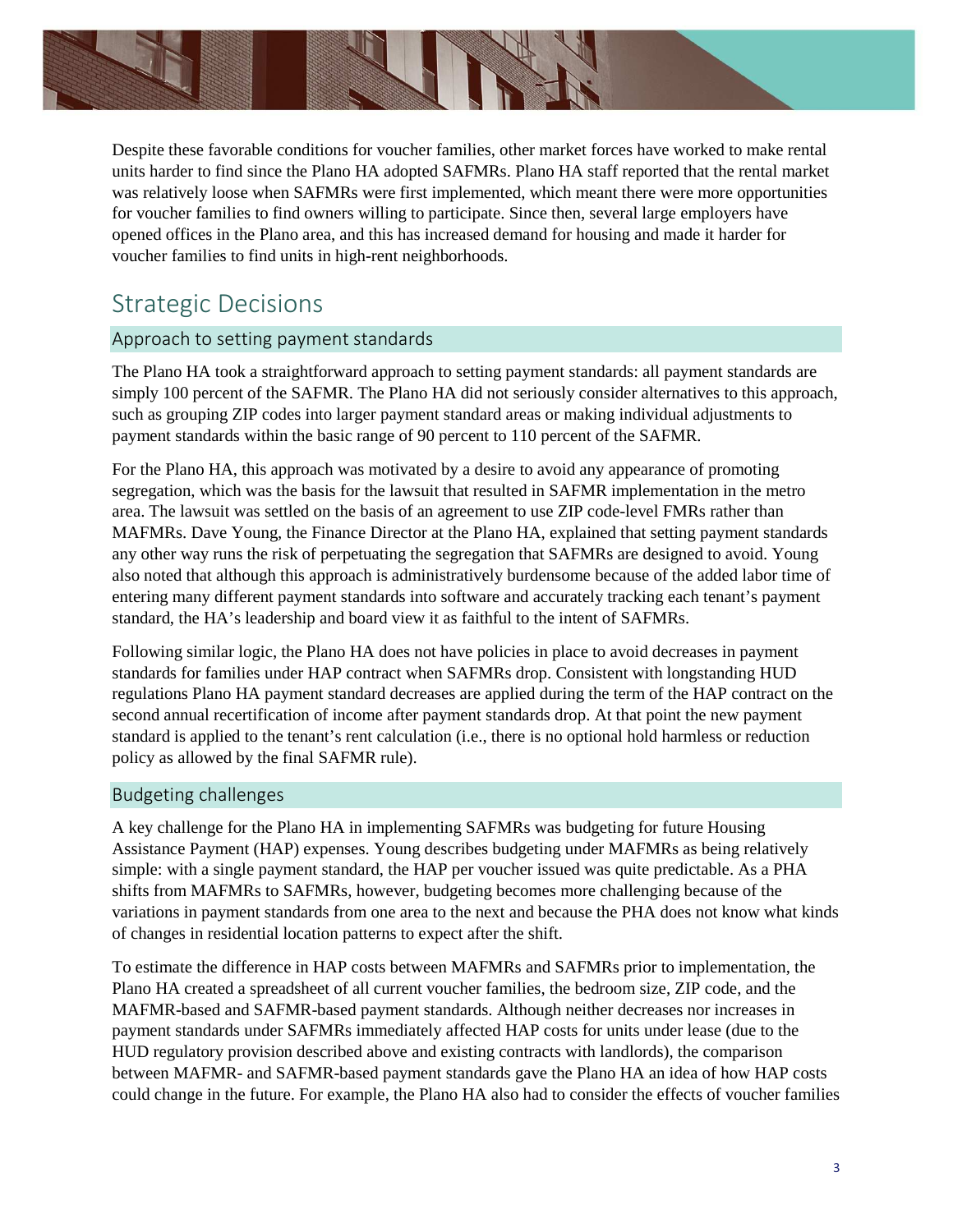

moving from low-rent to high-rent ZIP codes. Finally, Young noted that in ZIP codes where payment standards increased, landlords were quick to request rent increases for units currently under HAP contract.

SAFMRs have also changed the Plano HA's approach to issuing vouchers. Young explained that with HAP costs being less predictable under SAFMRs due to large variations from one ZIP code to the next, the Plano HA's strategy has been to be somewhat more conservative in issuing vouchers – for example, by assuming that tenants will move to high-rent neighborhoods – to avoid budget overutilization.

Young reports that the Plano HA now has fewer vouchers in use, and this may be the result of a combination of this conservative approach to issuing vouchers, somewhat higher HAP costs in Plano related to SAFMRs, and rising rents in the area generally. The increase in HAP costs in Plano related to SAFMRs was not true of all of the Demonstration sites, as the shift to SAFMRs was associated with a decrease in average HAP costs of 13 percent from 2010 to 2015.<sup>3</sup>

Because administrative fees are related to unit utilization, the reduction in the number of units under lease has had consequences for the agency's administrative budget. Young noted that the Plano HA has benefitted from having some administrative fee reserves but has nevertheless had to take steps to reduce administrative costs, including reducing staff.

## Program Implementation Steps

### Up-front SAFMR implementation costs

The process of implementing SAFMRs involved some up-front costs, such as modifications to software and the PHA's website as well as updates to the Administrative and PHA plans, for most of the SAFMR Demonstration evaluation PHAs. Among the PHAs included in the SAFMR Demonstration evaluation, experience in implementing SAFMRs ranged widely. For the Plano HA, the most significant expenditure of time and effort in implementing SAFMRs was related to updating its automated systems, and in particular its Lindsey housing management software. The Plano HA reported spending about 120 hours of the Finance Director's time to update the software to accommodate multiple payment standards rather than the single payment standard used under MAFMRs. This included creating a table for each ZIP code to store the payment standard values and linking each property to the correct table.

Other changes to the Plano HA's infrastructure were relatively modest. Young reported spending about 24 hours to make needed modifications to the Administrative Plan (primarily to reflect new payment standards in effect), and only about 2 hours to make minor changes to the PHA Plan.

Although out-of-pocket expenditures were not involved, another key investment of staff time for the Plano HA was in re-processing reexaminations of income and eligibility. Young explained that PHAs generally conduct a reexamination 60 to 90 days in advance of its effective date. If payment standards change after a reexamination is complete but before the effective date, it will have to be reprocessed using the new payment standard. The Plano HA had to retroactively apply payment standard increases due to the implementation of SAFMRs for several months, which meant that some work had to be redone. Young noted that PHAs implementing SAFMRs in a tight timeframe may encounter similar issues. For

HAP costs at a group of comparison PHAs that did not implement SAFMRs also declined over this period, but by 5 percent compared with 13 percent among the Demonstration evaluation PHAs. 3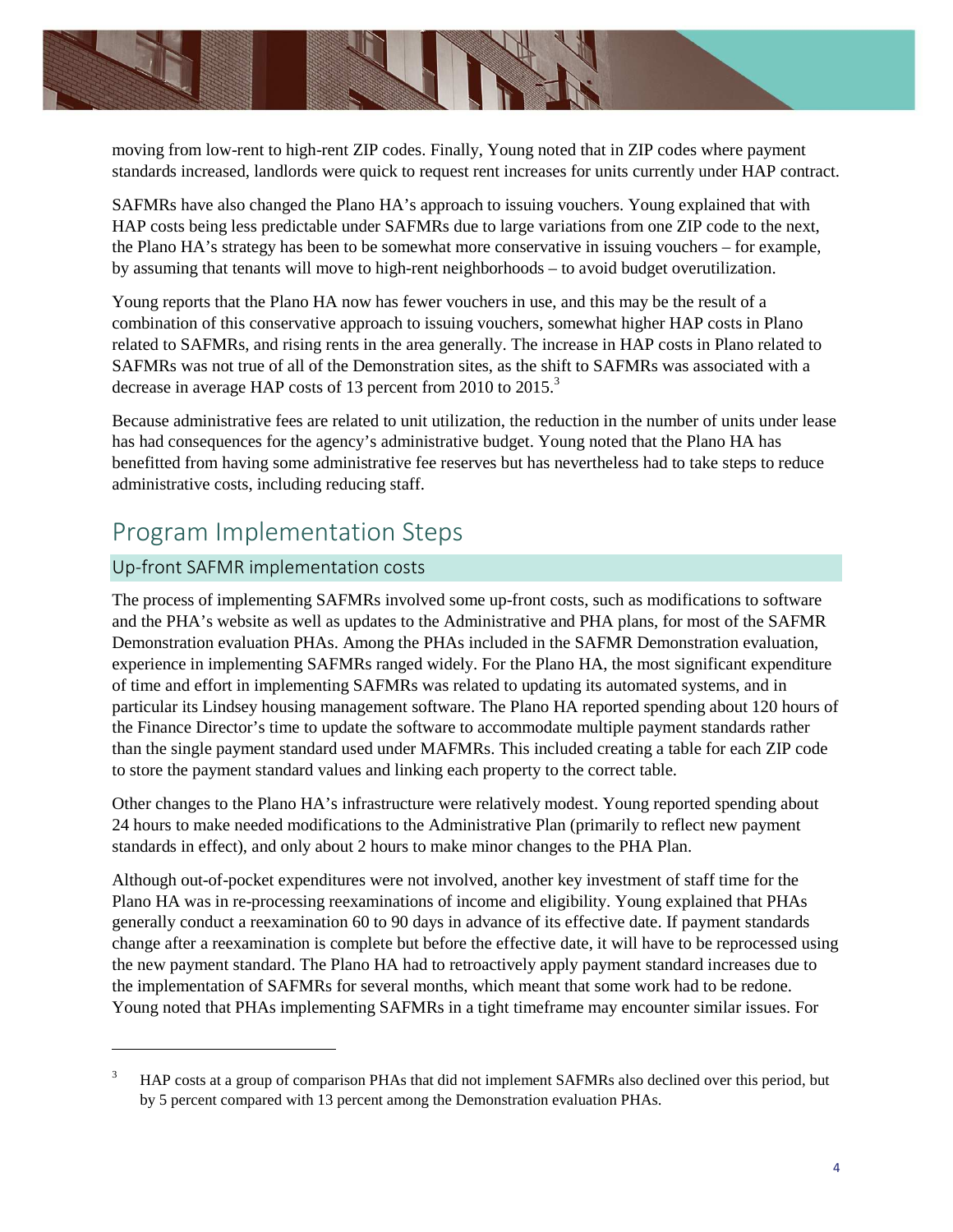

example, for most PHAs an implementation date for SAFMRs of April 1 means that new payment standards may need to be applied to reexaminations being processed earlier.

#### Changes in procedures

The Plano HA reports that the most significant effort has been related to annual payment standard changes, annual audits, and quality assurance of data entry. Other procedures have changed only slightly, if at all. The following is a brief summary of key changes that have been needed in a range of areas:

Payment standards: Because the Plano HA sets its payment standards at 100 percent of HUD's published SAFMRs, updating payment standards each year is a straightforward task. It requires updating the tables in the housing management software and materials for tenants (estimated at about 6 hours annually), but otherwise the additional time and effort required is minimal.

Inspections: No change in procedures.

Rent reasonableness: The Plano HA uses an automated system to determine rent reasonableness, so no changes have been needed in the rent reasonableness process due to SAFMRs.

Contract rent adjustments: The Plano HA reported that many HCV landlords requested rent increases when payment standards increased.

Data entry quality control: The Plano HA trained staff on SAFMRs and how to use the correct payment standards, but initially there was a high error rate in data entry. Young reported that during the first year after implementation, about 8 percent of payment standards were entered incorrectly. The HA increased efforts to control the quality of data entry – primarily by doing more file reviews – and by the second year, the error rate was back to normal levels of less than 1 percent.

Annual audit: SAFMRs were new to the Plano HA's auditors, so Young said he spent time educating them up front, by providing documentation and education about the policy and the new payment standards. On an ongoing basis, having multiple payment standards increases the audit time by about half a day.

### Communication and support for tenants and owners

To communicate the new policy to tenants and owners, the Plano HA:

- Updated briefing materials (PowerPoint presentations and hand-outs) for tenant voucher issuance and re-examinations
- Lengthened tenant briefings by about 20 minutes to explain SAFMRs
- Updated its website to include materials about SAFMRs and explain the policy
- Updated printed materials for owners
- Conducted owner fairs to explain the policy and recruit new owners.

In addition to these formal communication and outreach efforts, the Plano HA described spending more time communicating via phone and email with owners and tenants to respond to questions. In addition,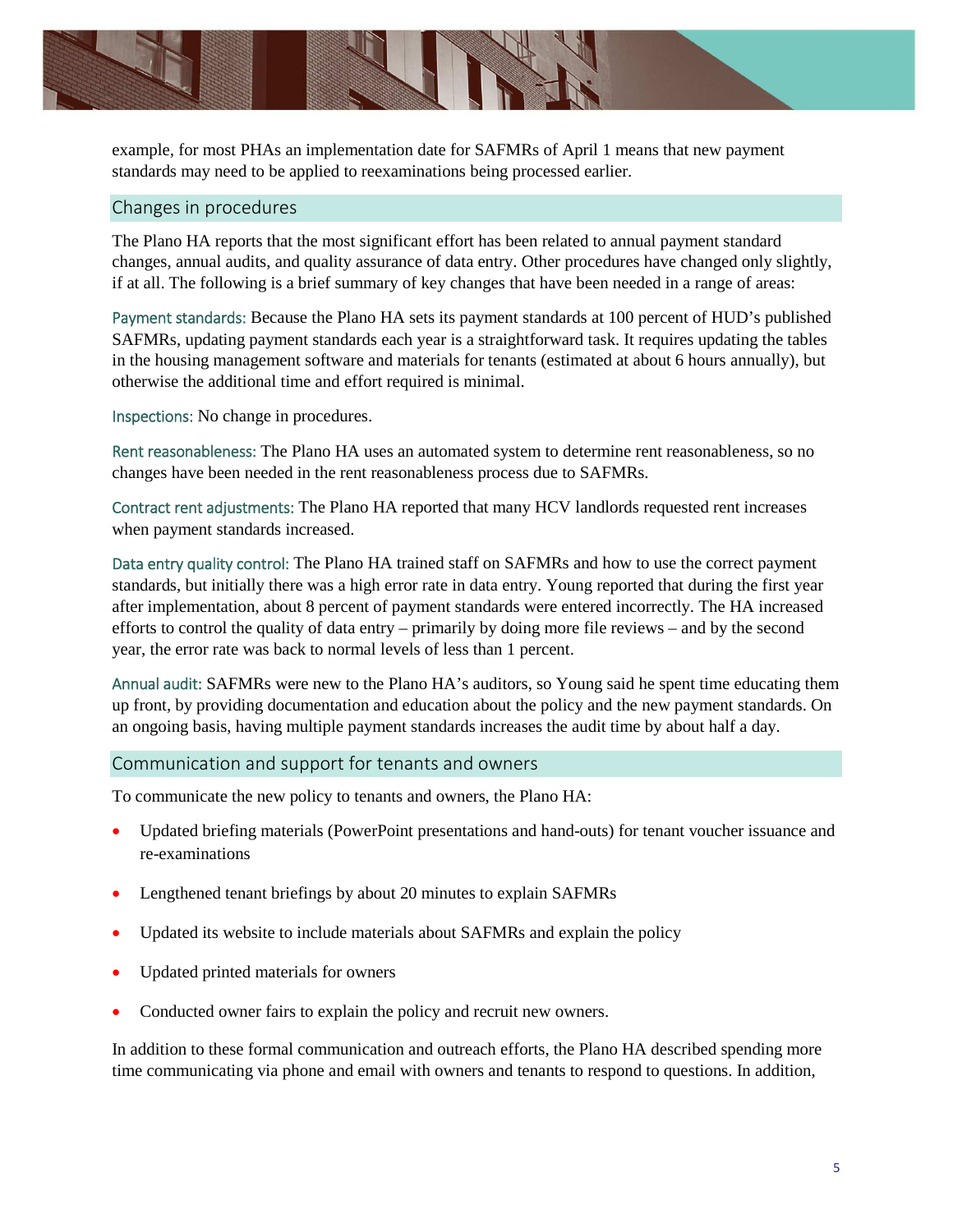

tenants interested in porting in to Plano had difficulty understanding SAFMRs because it was a change from the program they were accustomed to. The sending PHAs were often also confused about the policy.

Young suggested that PHAs also brief their board members and county commissioners and other relevant officials who may get phone calls and emails asking about the new policy.

Although Plano HA expressed an interest in offering mobility counseling to families, they ultimately did not offer additional support for moves to high-opportunity neighborhoods because of a lack of funding.

### SAFMR Impacts

### **Tenants**

The shift to SAFMRs had an impact on where voucher families chose to live in the Plano HA's jurisdiction. Analysis of PIC data done for the SAFMR Demonstration evaluation shows that, among program participants who moved with continued assistance to different ZIP codes, a greater share moved to high-rent areas in 2015 compared with 2010, prior to SAFMR implementation. In Plano, the share of cross–ZIP code movers who moved into high-rent ZIP codes increased from 39 percent in 2010 to 52 percent in 2015. (This was the largest percentage point increase among the SAFMR Demonstration evaluation PHAs, where the overall average increase was 10 percentage points.) $4$ 

It is not clear from analysis of HUD's PIC data that voucher families were adversely affected by declining payment standards in low-rent ZIP codes as a result of SAFMRs. Plano HA voucher families in these ZIP codes experienced an increase in their monthly contribution to rent and utilities between 2010 and 2015 of 13 percent (from \$379 to \$426). However, in high-rent ZIP codes, changes in monthly tenant contributions to rent and utilities were larger, increasing from \$405 to \$497 (a 23 percent increase).<sup>5</sup>

These changes in tenant contributions to rent can result from several factors other than changes in the payment standard: changes in the actual rents of selected units, changes in voucher family incomes, and changes in the utility allowance.<sup>6</sup>

This pattern of changes in contributions to rent in Plano was not typical. In comparison, in SAFMR Demonstration evaluation PHAs generally, tenant monthly contributions to rent and utilities in low-rent neighborhoods increased from \$354 to \$431 (an increase of 22 percent). In high-rent neighborhoods, tenant monthly contributions to rent and utilities among these PHAs increased by about 12 percent, from \$398 to \$444.7

#### **Owners**

The Plano HA staff reported that there were some owners who left the HCV program in response to declines in payment standards. In fact, one owner interviewed for the SAFMR Demonstration evaluation reported selling his rental property in a low-rent ZIP code after the new payment standards went into

 $<sup>7</sup>$  Ibid.</sup>

<sup>4</sup> SAFMR Demonstration Evaluation interim report, 2017.

 $<sup>5</sup>$  Ibid.</sup>

 $<sup>6</sup>$  Ibid.</sup>